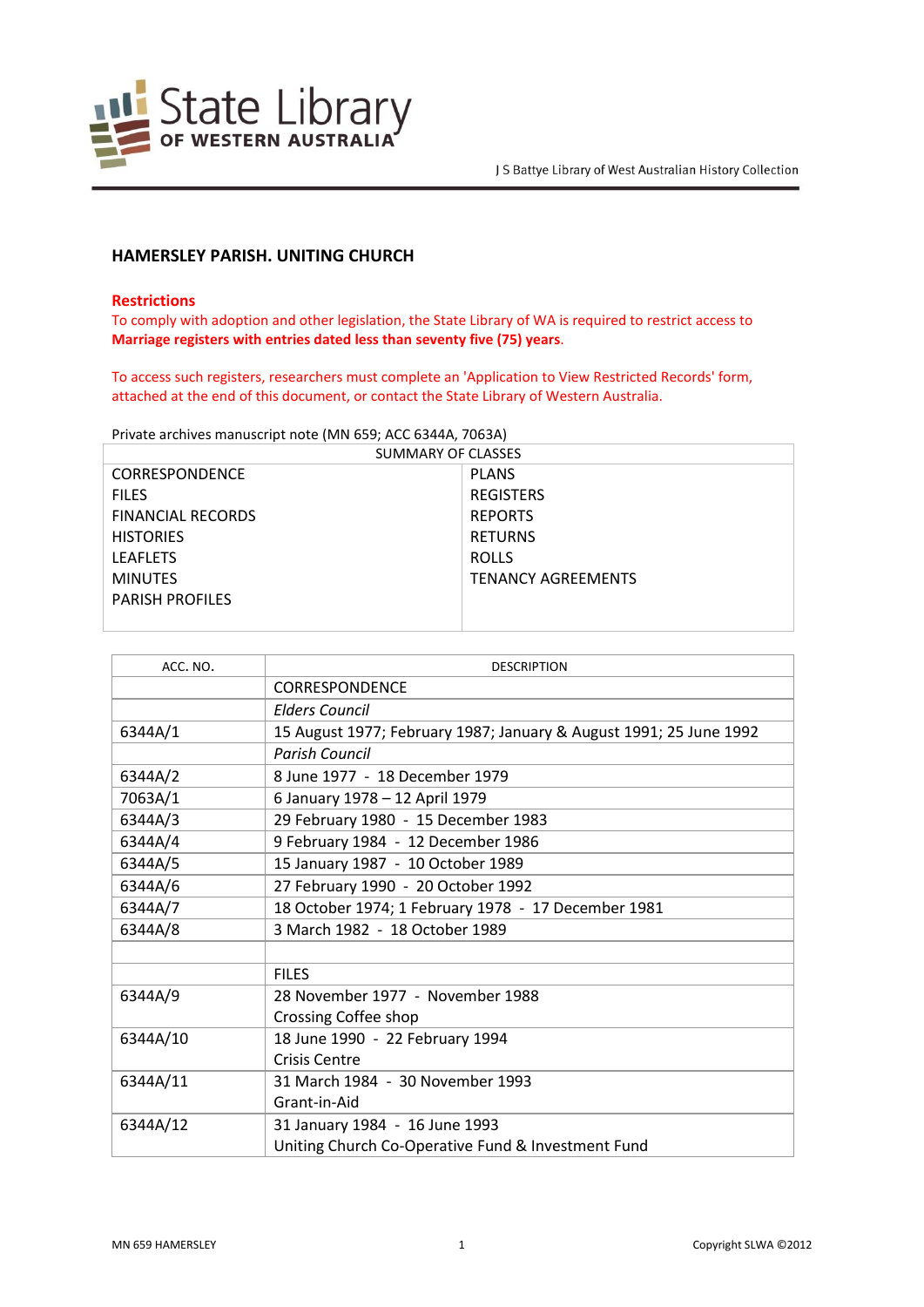

 $\overline{1}$ 

J S Battye Library of West Australian History Collection

| ACC. NO.           | <b>DESCRIPTION</b>                                       |
|--------------------|----------------------------------------------------------|
| 6344A/13           | 1986                                                     |
|                    | Property & Manse inventory                               |
| 6344A/14           | 1985 & 1989                                              |
|                    | <b>Nameless Festival</b>                                 |
|                    |                                                          |
|                    | <b>FINANCIAL RECORDS</b>                                 |
| 6344A/32           | January 1978 - February 1982                             |
|                    | Journal                                                  |
| 6344A/15           | 6 February 1989 - 15 December 1993                       |
| 6344A/16           | July 1982 - 31 December 1993                             |
|                    |                                                          |
|                    |                                                          |
|                    | <b>HISTORIES</b>                                         |
| 6344A/17           | 1 June - 26 September 1989                               |
|                    |                                                          |
|                    | <b>LEAFLETS</b>                                          |
| 6344A/18           | N d                                                      |
|                    | The role of the Congregation; Members; Adherents; Elders |
|                    |                                                          |
|                    | <b>MINUTES</b>                                           |
| 6344A/19           | 11 July 1969 - 26 November 1971                          |
|                    | <b>Combined Church of Tom Price</b>                      |
| 6344A/20           | 3 March 1970 - 15 March 1976                             |
|                    | Tom Price Church Centre Building Fund                    |
| 6344A/21           | 25 July 1977 - 26 November 1986                          |
|                    | Parish Council                                           |
| 6344A/22           | 19 February 1973 - 29 February 1976                      |
|                    | Tom Price Board of Management                            |
| 6344A/23           | 20 September 1990 - 5 September 1991                     |
|                    | <b>Elders Council</b>                                    |
| 6344A/24           | 19 January 1987 - 11 September 1991                      |
|                    | Parish Council                                           |
|                    |                                                          |
|                    | <b>PARISH PROFILE</b>                                    |
|                    |                                                          |
| 6344A/25           | 1 May 1982 - 29 April 1992                               |
|                    |                                                          |
|                    | <b>PLANS</b>                                             |
| 7063A/2            | $1977 - 1978$                                            |
|                    | Hamersley Parish Centre at N.W. Tom Price                |
|                    |                                                          |
|                    | <b>REGISTERS</b>                                         |
| 6344A/26           | 1 October 1966 - 22 September 1979                       |
| Marriage registers | Marriage                                                 |
| <b>RESTRICTED</b>  | Includes Wittenoom, Tom Price, Paraburdoo                |
|                    |                                                          |
|                    | <b>REPORTS</b>                                           |
| 6344A/27           | 1980 - 1982; 1987 - 1991                                 |
|                    | Parish                                                   |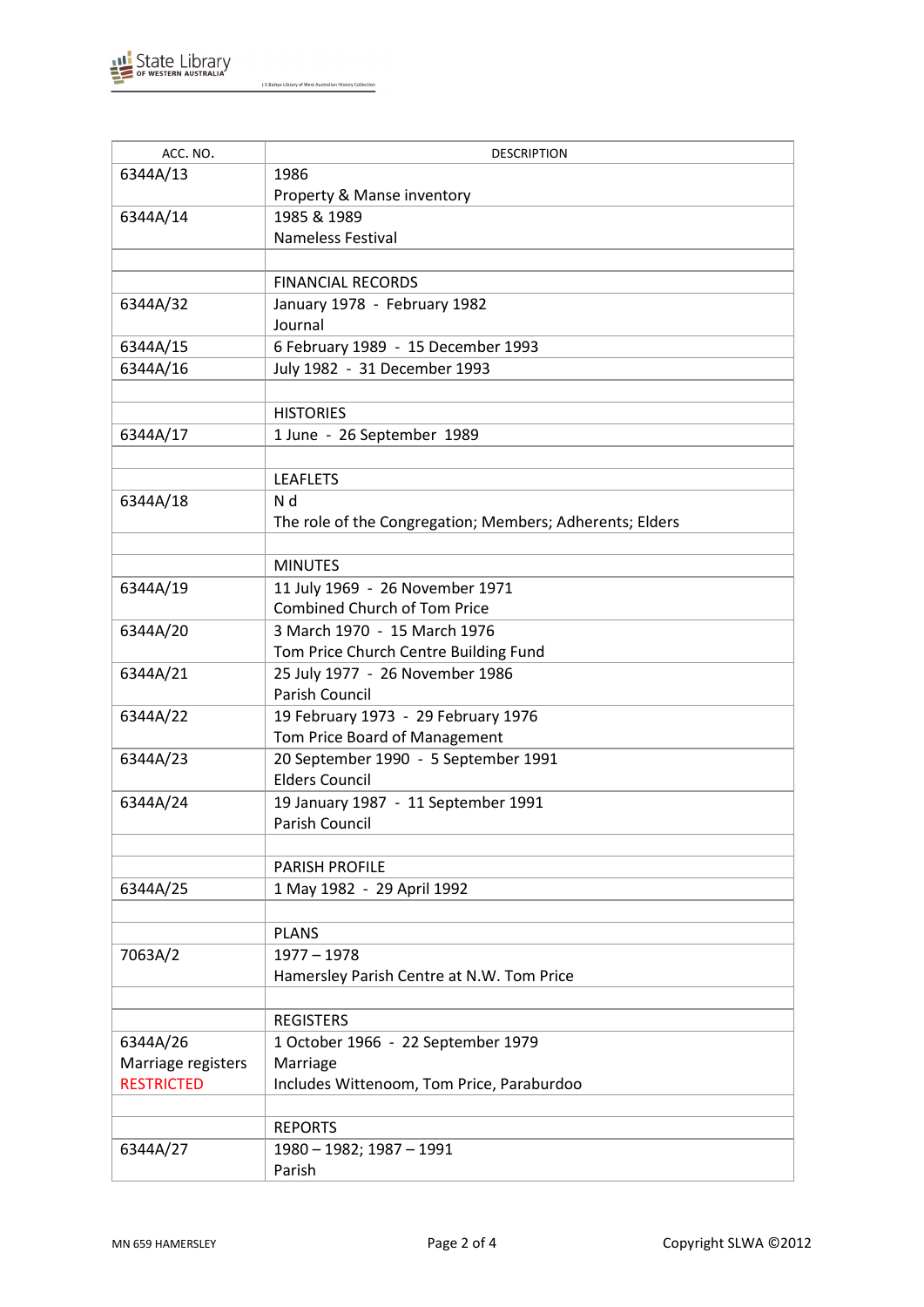

J S Battye Library of West Australian History Collection

| ACC. NO. | <b>DESCRIPTION</b>                                          |
|----------|-------------------------------------------------------------|
| 6344A/28 | 12 May & 11 August 1982 Minister's Report to Parish Council |
|          | 31 July 1992 Synod Report                                   |
|          | 12 June 1992 Presbytery                                     |
|          |                                                             |
|          | <b>RETURNS</b>                                              |
| 6344A/29 | 1981 Statistical                                            |
|          | 1983 - 1985 Financial                                       |
|          |                                                             |
|          | <b>ROLLS</b>                                                |
| 6344A/30 | 30 August 1962 - 30 July 1989;                              |
|          | Baptised (Not Confirmed) Members                            |
|          | 21 April 1985                                               |
|          | Adherents                                                   |
|          | May 1952 - 8 April 1979                                     |
|          | <b>Confirmed Members</b>                                    |
|          |                                                             |
|          | <b>TENANCY AGREEMENTS</b>                                   |
| 6344A/31 | 28 January 1987                                             |
|          | Mr P A Miller, to rent House at 1072 Milina Place Tom Price |

 $Holdings = 0.38 m$ 

#### *Copyright Restrictions*

*The Commonwealth Copyright Act 1968 regulates copying of unpublished material. It is the user's legal obligation to determine and satisfy copyright.*